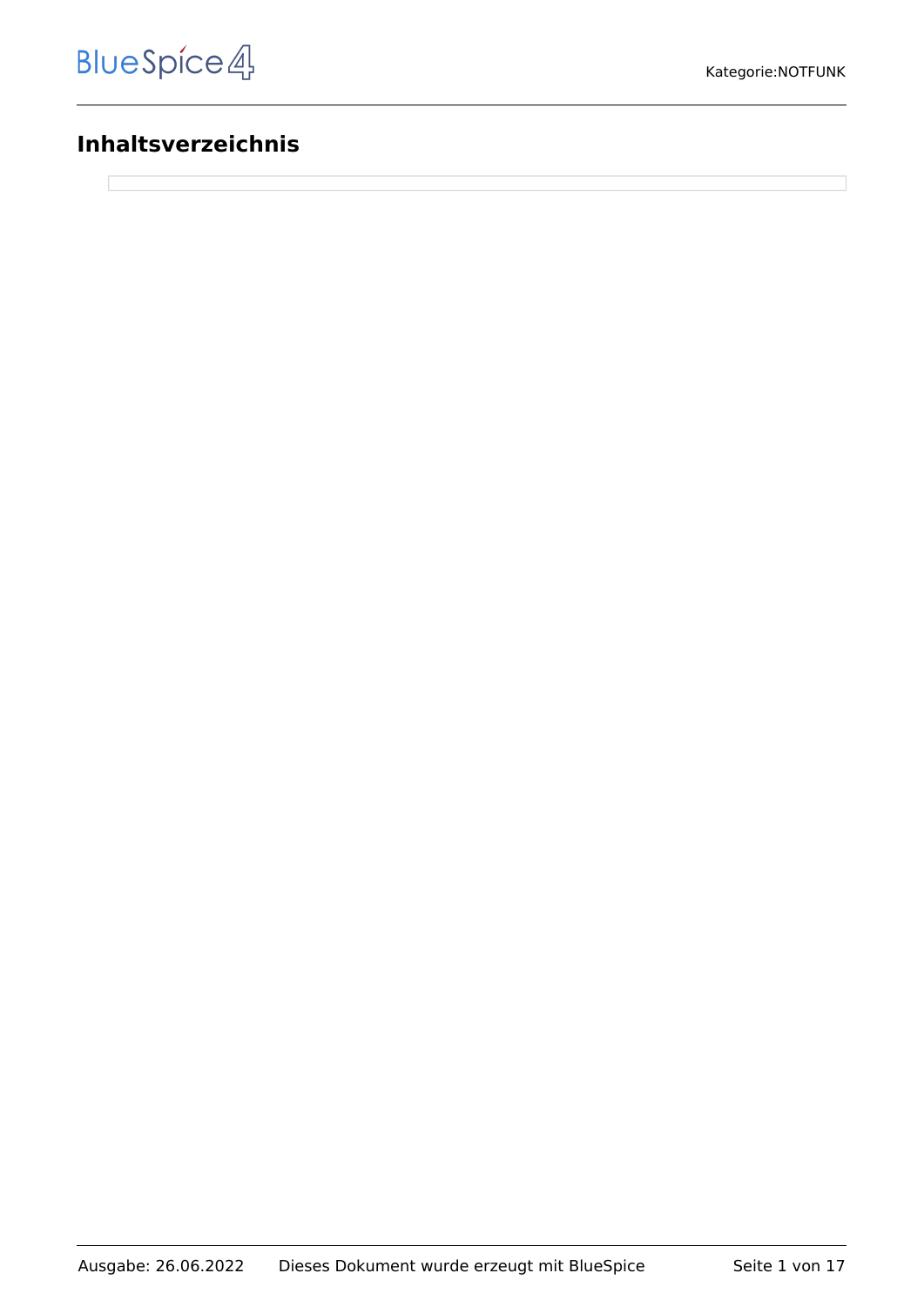# **Kategorie:NOTFUNK**

[Versionsgeschichte interaktiv durchsuchen](https://wiki.oevsv.at) [VisuellWikitext](https://wiki.oevsv.at)

#### **[Version vom 1. Januar 2011, 12:25 Uhr](https://wiki.oevsv.at/w/index.php?title=Kategorie:NOTFUNK&oldid=7792) [\(Q](https://wiki.oevsv.at/w/index.php?title=Kategorie:NOTFUNK&action=edit&oldid=7792) [Version vom 1. Januar 2011, 12:26 Uhr](https://wiki.oevsv.at/w/index.php?title=Kategorie:NOTFUNK&oldid=7793) ([Q](https://wiki.oevsv.at/w/index.php?title=Kategorie:NOTFUNK&action=edit&oldid=7793) [uelltext anzeigen](https://wiki.oevsv.at/w/index.php?title=Kategorie:NOTFUNK&action=edit&oldid=7792))**

[Anonym](https://wiki.oevsv.at/wiki/Benutzer:Anonym) ([Diskussion](https://wiki.oevsv.at/w/index.php?title=Benutzer_Diskussion:Anonym&action=view) | [Beiträge](https://wiki.oevsv.at/wiki/Spezial:Beitr%C3%A4ge/Anonym)) [← Zum vorherigen Versionsunterschied](https://wiki.oevsv.at/w/index.php?title=Kategorie:NOTFUNK&diff=prev&oldid=7792)

### [Anonym](https://wiki.oevsv.at/wiki/Benutzer:Anonym) [\(Diskussion](https://wiki.oevsv.at/w/index.php?title=Benutzer_Diskussion:Anonym&action=view) | [Beiträge](https://wiki.oevsv.at/wiki/Spezial:Beitr%C3%A4ge/Anonym)) [Zum nächsten Versionsunterschied →](https://wiki.oevsv.at/w/index.php?title=Kategorie:NOTFUNK&diff=next&oldid=7793)

**[uelltext anzeigen\)](https://wiki.oevsv.at/w/index.php?title=Kategorie:NOTFUNK&action=edit&oldid=7793)**

#### **Zeile 5: Zeile 5:**

ARENA - The Amateur Radio Emergency Network Austria is a national voluntary service that is provided to the community by licensed radio amateurs. ARENA is part of the OEVSV and IARU - the national and international amateur radio associations. Our focus is to support the public in the event of crises when conventional communication systems fail. Many of our members are volunteers in organizations such as the Austrian Red Cross, Civil Defense, fire brigades, military and related institutions.

Unique EmComm support is provided by use of the HF, VHF and UHF frequency spectrums and many operating modes for voice and data communications. Besides usual point-to-point communications, we rely on repeaters, international networks such as Winlink, Echolink, APRS and [[Kategorie:Digitaler Backbone |

**−** HAMNET]]. For instance, one of the 5 mirror-redundant Winlink common message servers is located in Vienna. To increase the skill level of our members in being first responders, exercise and training is done regularly, and ongoing contact with government and nongovernment organizations is also maintained.

ARENA - The Amateur Radio Emergency Network Austria is a national voluntary service that is provided to the community by licensed radio amateurs. ARENA is part of the OEVSV and IARU - the national and international amateur radio associations. Our focus is to support the public in the event of crises when conventional communication systems fail. Many of our members are volunteers in organizations such as the Austrian Red Cross, Civil Defense, fire brigades, military and related institutions.

Unique EmComm support is provided by use of the HF, VHF and UHF frequency spectrums and many operating modes for voice and data communications. Besides usual point-to-point communications, we rely on repeaters, international networks such as Winlink, Echolink, APRS and [[**:**Kate gorie:Digitaler Backbone| HAMNET]]. For instance, one of the 5 mirror-redundant Winlink common message servers is located in Vienna. To increase the skill level of our members in being first responders, exercise and training is done regularly, and ongoing contact with government and non- government organizations is also maintained.

---- ----

**+**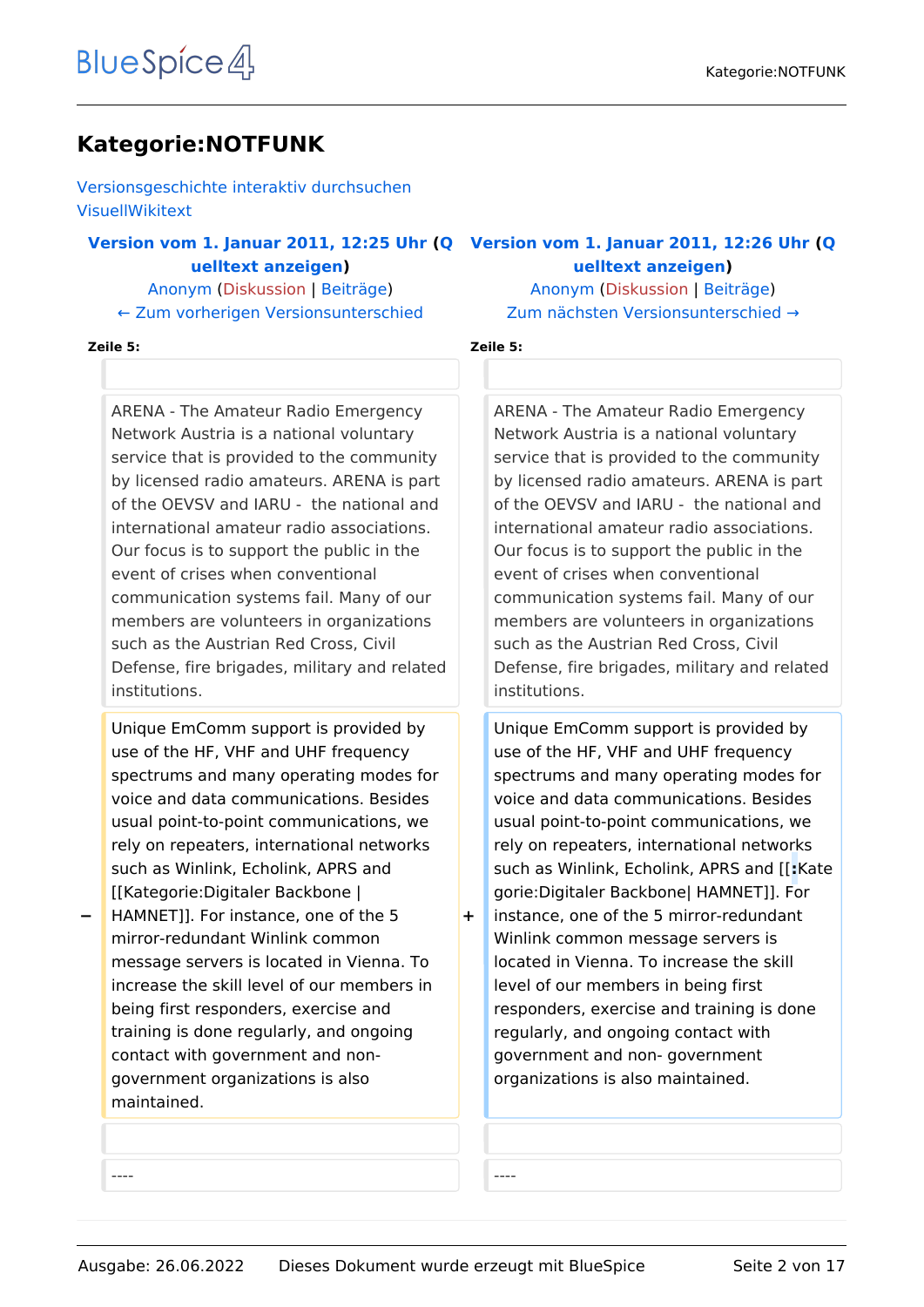# Version vom 1. Januar 2011, 12:26 Uhr

#### **NOTFUNK-OE**

#### **AMATEUR RADIO EMERGENCY NETWORK AUSTRIA**

#### **English Summary**

ARENA - The Amateur Radio Emergency Network Austria is a national voluntary service that is provided to the community by licensed radio amateurs. ARENA is part of the OEVSV and IARU the national and international amateur radio associations. Our focus is to support the public in the event of crises when conventional communication systems fail. Many of our members are volunteers in organizations such as the Austrian Red Cross, Civil Defense, fire brigades, military and related institutions. Unique EmComm support is provided by use of the HF, VHF and UHF frequency spectrums and many operating modes for voice and data communications. Besides usual point-to-point communications, we rely on repeaters, international networks such as Winlink, Echolink, APRS and [HAMNET](https://wiki.oevsv.at/wiki/Kategorie:Digitaler_Backbone). For instance, one of the 5 mirror-redundant Winlink common message servers is located in Vienna. To increase the skill level of our members in being first responders, exercise and training is done regularly, and ongoing contact with government and non- government organizations is also maintained.



## Inhaltsverzeichnis

| 2 Kompetenz der Funkamateure mannen mannen mannen und anderen Bilder an an Bilder and Schwarzen and Schwarzen |  |
|---------------------------------------------------------------------------------------------------------------|--|
|                                                                                                               |  |
|                                                                                                               |  |
|                                                                                                               |  |
|                                                                                                               |  |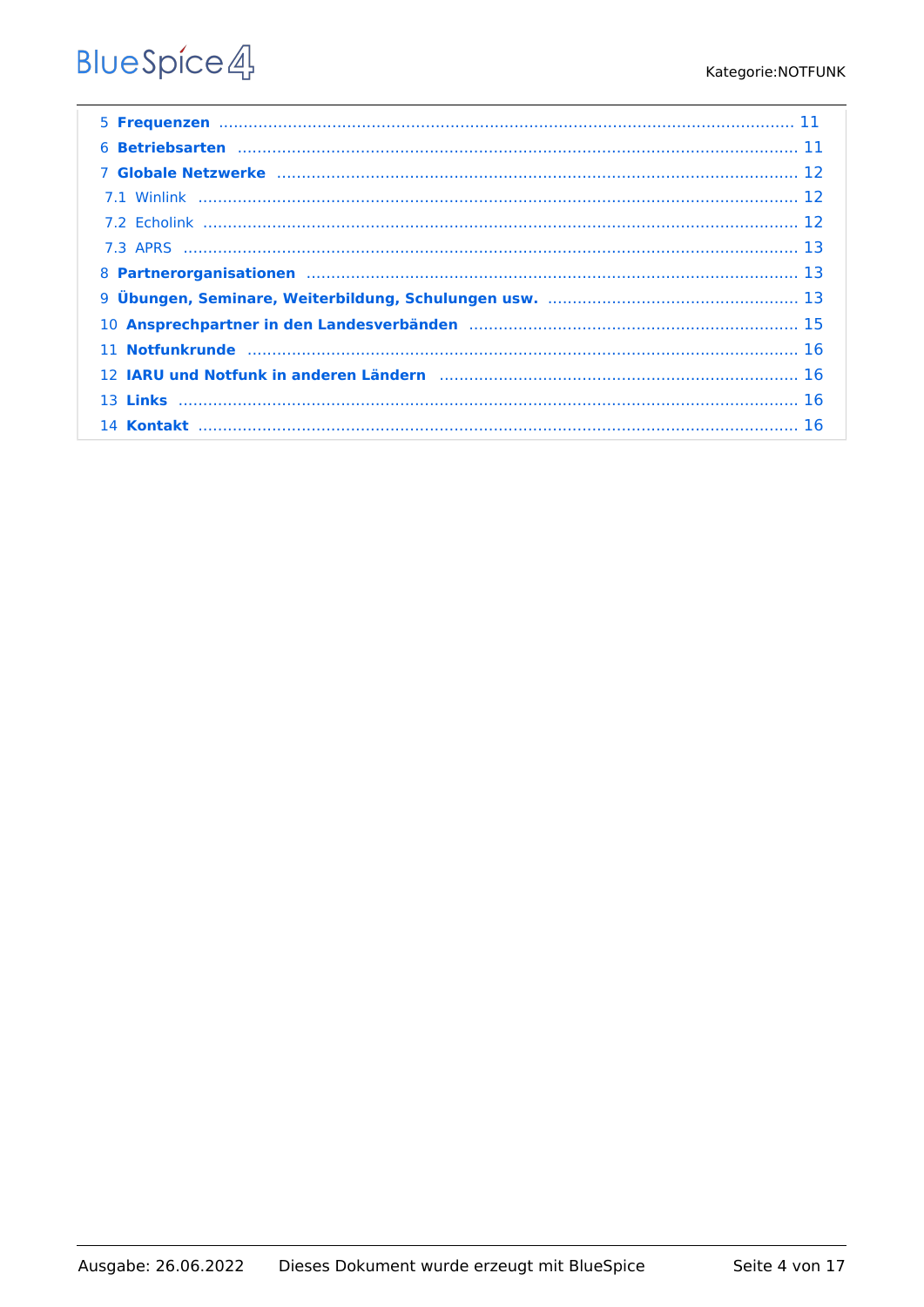# <span id="page-4-0"></span>**Allgemeines**

#### *Katastrophenfunkverkehr*

Katastrophenfunkverkehr ist die Übermittlung von Nachrichten, die den nationalen oder internationalen Hilfeleistungsverkehr betreffen, zwischen Funkstellen innerhalb eines Katastrophengebietes sowie zwischen einer Funkstelle im Katastrophengebiet und Hilfe leistenden Organisationen.

#### *Notfunkverkehr*

Notfunkverkehr ist die Übermittlung von Nachrichten zwischen einer Funkstelle, die selbst in Not ist oder an einem Notfall beteiligt oder Zeuge des Notfalles ist, und einer oder mehreren Hilfe leistenden Funkstellen.

#### *Unsere Aufgaben als Funkamateure*

Funkamateure unterstützen Hilfsorganisationen und andere Behörden und Organisationen mit Sicherheitsaufgaben, oder leiten empfangene Notrufe an diese weiter.

Von jeher haben Funkamateure weltweit ihre Gerätschaften und ihr Wissen für Hilfeleistungen zur Verfügung gestellt. Für Notrufe, bei Naturkatastrophen, in Entwicklungsländern, bei Kriegen, dringend benötigten Medikamenten, Seenotfällen, etc. Egal bei welcher Krisenlage, Funkamateure sind bei einem Ausfall der kommerziellen Telekommunikationsnetze weltweit oft die ersten, die wieder Kontakt zur Außenwelt herstellen können.

#### *Funkamateure als Kommunikationsspezialisten*

Um z.B. eine interkontinentale Funkverbindung auf Kurzwelle aufzubauen reichen neben den nötigen Kenntnissen über die Ausbreitungsbedingungen, einige Meter Draht als Antenne notfalls zwischen Trümmern und Bäumen gespannt, eine (Auto-) Batterie/ Solarzelle, und ein (selbstgebautes) Funkgerät mit rund 1–5 Watt Sendeleistung und eine Morsetaste bzw. Mikrofon aus. Bei über zwei Millionen Funkamateuren weltweit, die dank der Zeitverschiebung rund um die Uhr aktiv sind, erreicht man immer jemanden.

Hochwasser, Erdbeben, Stürme, Großfeuer und andere schwere Katastrophen zerstören und beschädigen fast immer Telekommunikationseinrichtungen. Dabei ist es irrelevant, ob die Technik neu oder alt ist. Ohne die entsprechende Infrastruktur und ohne Strom- und Telefonleitungen funktioniert sie nicht mehr. Besonders hier zeigt sich die Stärke des Amateurfunks. Funkamateure betreiben ihre Station unabhängig von einer Infrastruktur. Sie verfügen regional und länderübergreifend über zahlreiche Kontakte und leisten damit eine der wichtigsten Beiträge bei der Unterstützung von Behörden und Hilfsorganisationen in der Notfallkommunikation.

Ein großer Vorteil des Amateurfunkdienstes sind hierbei weltweit zugewiesene Frequenzbereiche. Somit ist eine unkomplizierte grenzüberschreitende Kommunikation jederzeit möglich, während es bei der Zusammenarbeit verschiedener Hilfskräfte wie z.B. BOS, Bundesheer, örtliche Energieversorger, etc. schon bei regionalen/ nationalen Großschadenslagen immer wieder an den unterschiedlichen Funkdiensten und Frequenzen scheitert. Ein weiterer Vorteil besteht darin, dass der Funkamateur seine Geräte bestens kennt, da er durch den laufenden Betrieb praktisch immer am Üben ist.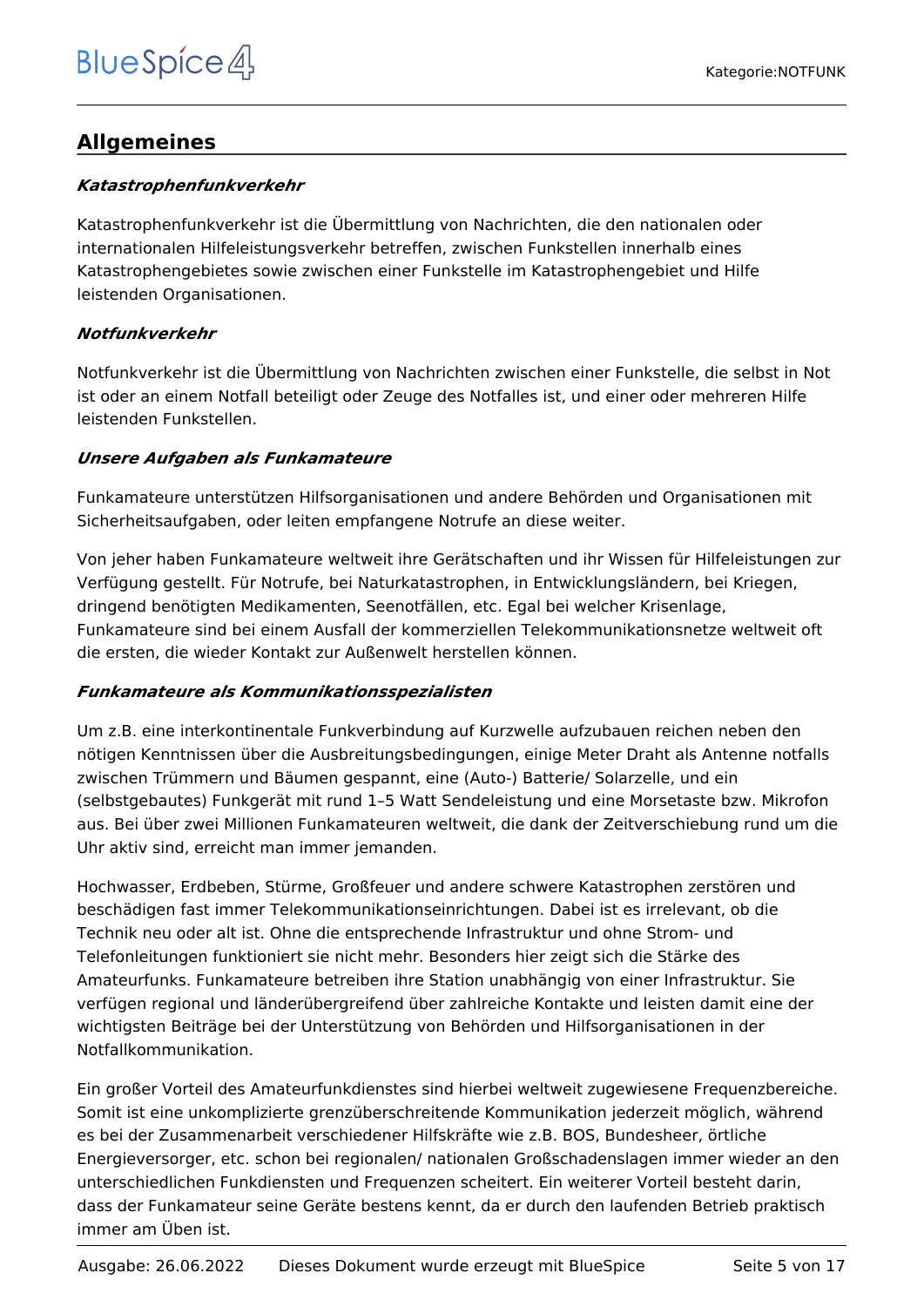immer am Öben ist. Der der Stadt in der Stadt in der Stadt in der Stadt in der Stadt in der Stadt in der Stadt

#### **Erinnern Sie sich noch?**

- 12. Jänner 2010 Erdbebenkatastrophe in Haiti
- April 2009 Erdbebenkatastrophe in l'Aquila, Italien
- 1. Jänner 2005 [Tsunami in Südostasien](https://wiki.oevsv.at/wiki/Tsunami_in_S%C3%BCdostasien)  $\bullet$
- 23. August 2005 - [Überschwemmung in Bezau](https://wiki.oevsv.at/wiki/%C3%9Cberschwemmung_in_Bezau)
- 23. Februar 1999 - [Lawinenunglück in Galtür](https://wiki.oevsv.at/wiki/Lawinenungl%C3%BCck_in_Galt%C3%BCr)
- Weitere Notfunkaktionen der Funkamateure [\[1\]](http://de.wikipedia.org/wiki/Notfunk#Beispiele_f.C3.BCr_Notfunkaktionen_der_Funkamateure)

#### <span id="page-5-0"></span>**Kompetenz der Funkamateure**

Diese ist von der Internationalen Fernmeldeunion (ITU) in zwei Bereichen festgelegt:

- Alarmierung Empfangen und Verteilen von Alarmmeldungen
- Entlastung bzw. Unterstützung von Einsatzorganisationen (bei der Organisation von Hilfe in Gebieten, in denen andere [Telekom] Dienste noch nicht verfügbar sind).

Siehe ITU-EmComm: [\[2\]](http://www.itu.int/ITU-R/index.asp?category=information&rlink=emergency&lang=en)

#### <span id="page-5-1"></span>**Richtlinien**

#### <span id="page-5-2"></span>**Aufnehmen und Weiterleiten einer Notfallmeldung**

- **Wer?** Name und Standort des Melders
- **Wo?** Orts des Notfalls
- **Was?** Was ist passiert, was ist zu tun, welche Hilfe wird angefordert und ist erforderlich?
- **Wieviele?** Verletze, Betroffene, etc.
- **Welche?** Art der vermutlichen Verletzung, Erkrankung und eingetretene Schäden
- *Die Notrufzentrale, die Funkleitstation oder die den Notruf aufnehmende Station beendet die Verbindung erst dann, wenn sie alle Informationen bekommen hat, die für eine Hilfeleistung erforderlich sind.*

#### **Notfallkarte** [\[3\]](http://www.oevsv.at/export/oevsv/download/Notfallkarte.pdf)

#### <span id="page-5-3"></span>**Richtlinien für den Not- und Katastrophenfunk**

Am Beispiel Niederösterreich:

[BH-Einsatz](https://wiki.oevsv.at/w/index.php?title=Spezial:Hochladen&wpDestFile=galtuer_1999.jpg)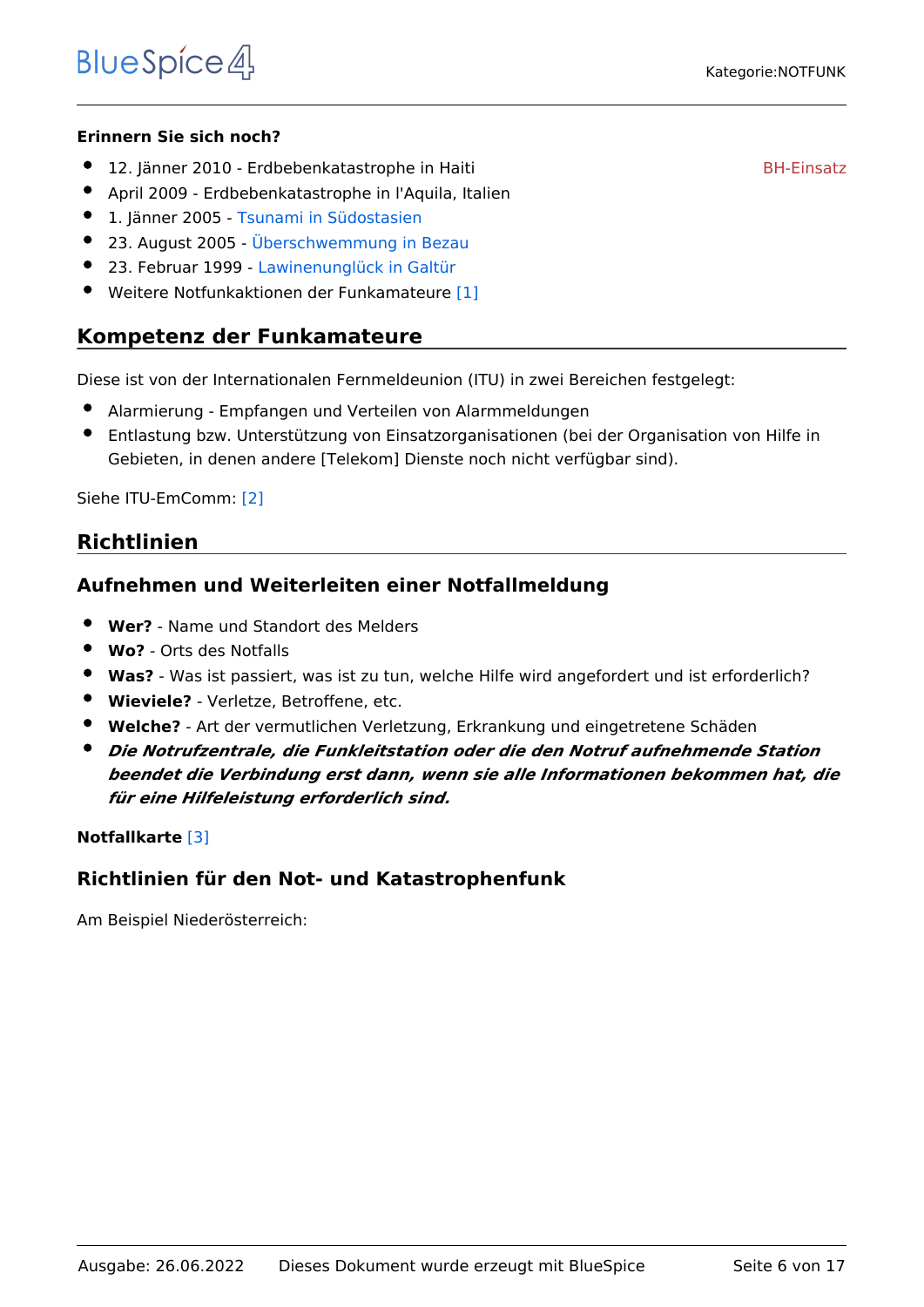

*Teil 1 Allgemeiner Teil*

Niederösterreich des ÖVSV



Not- und Katastrophenfunk<br>
Referat des Landesverband<br>
1.1
Not- und Katastrophenfunk-Konzept<br>
Version 1.1 Referat des Landesverband Version 1.1<br>Niederösterreich des ÖVSV vom 18.5.2007

## **Not- und Katastrophenfunk Referat des Landesverbandes Niederösterreich des ÖVSV**

# **OE- Richtlinie**

# **Not- und Katastrophenfunk**

## **Teil 1**

# **Allgemeines**

|  | <b>Revisionshistorie:</b> |  |
|--|---------------------------|--|
|  |                           |  |

| Ausgabe | Datum    | Anderung                               | Autor      |
|---------|----------|----------------------------------------|------------|
| 1.0     | 3.4.2007 | Initialversion                         | G. Scholz  |
| 1.1     |          | 18.05.2007 Überarbeitet für OE-Version | M.Maringer |
|         |          |                                        |            |
|         |          |                                        |            |
|         |          |                                        |            |
|         |          |                                        |            |
|         |          |                                        |            |
|         |          |                                        |            |
|         |          |                                        |            |

Ausgabe 1.1 vom 18.5.2007 Seite 1 von 14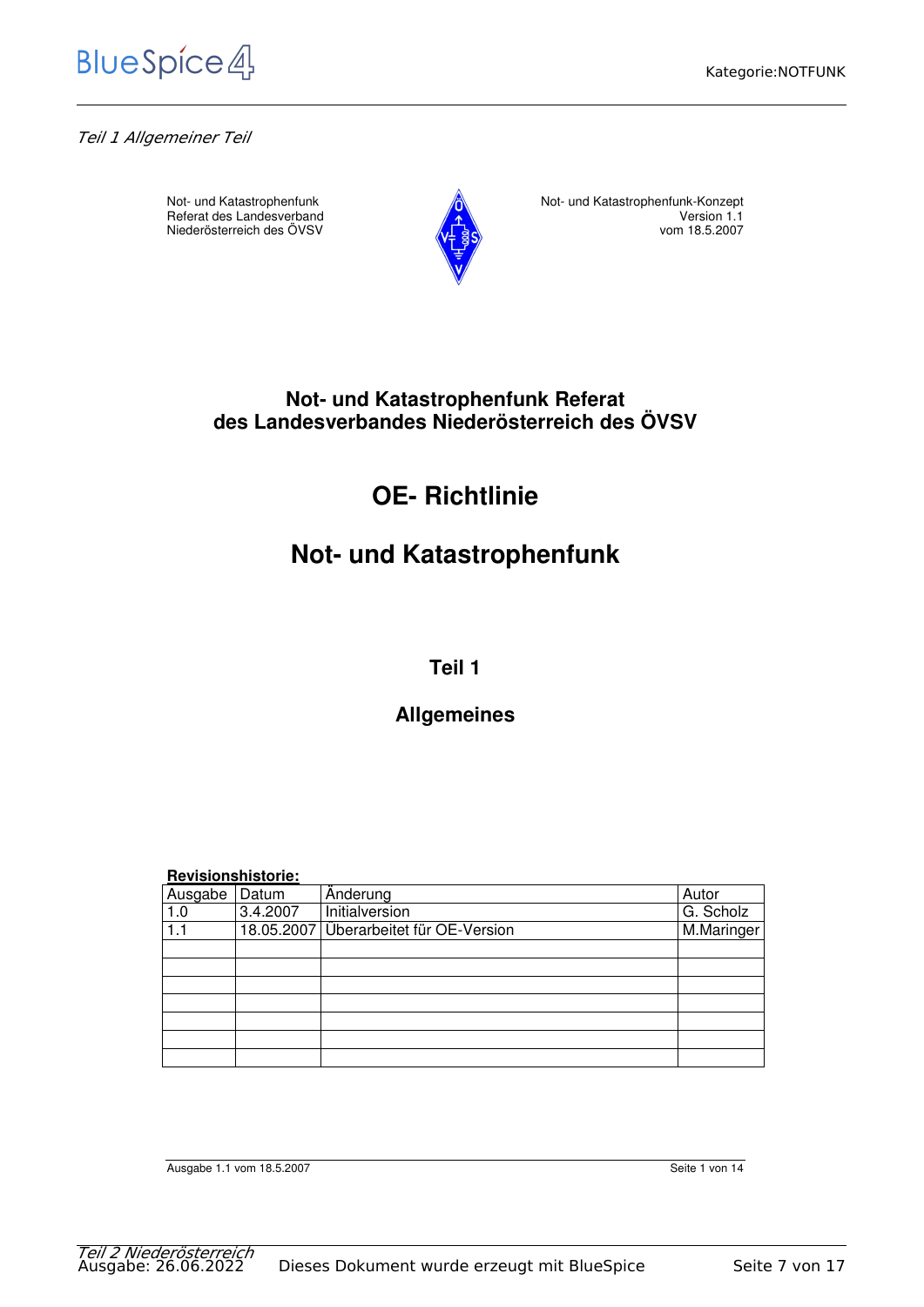

*Teil 2 Niederösterreich*

Niederösterreich des ÖVSV



Not- und Katastrophenfunk<br>Referat des Landesverband<br>Not- und Katastrophenfunk-Konzept<br>Version 2.5 Referat des Landesverband Version 2.5

## **Not- und Katastrophenfunk Referat des Landesverbandes Niederösterreich des ÖVSV**

# **Richtlinie**

# **Not- und Katastrophenfunk**

**Teil 2** 

# **NIEDERÖSTERREICH**

| <b>Revisionshistorie:</b> |           |                                     |           |  |
|---------------------------|-----------|-------------------------------------|-----------|--|
| Ausgabe                   | Datum     | Änderung                            | Autor     |  |
| 1.0                       | 3.4.2007  | Initialversion                      | G. Scholz |  |
| 2.0                       | 27.8.2007 | Ergänzung Pager-Alarmierung         | G. Scholz |  |
| $\overline{2.1}$          | 9.1.2008  | Korrektur Tel.Nummer                | G. Scholz |  |
| $\overline{2.2}$          | 5.9.2008  | Ergänzung ADL 324, div. Korrekturen | G. Scholz |  |
| 2.3                       |           | 20.12.2008 Adressänderung OE3CJB    | G. Scholz |  |
| 2.4                       | 29.1.2009 | Korrektur Notruf144                 | G. Scholz |  |
| 2.5                       | 17.7.2009 | kleinere Korrekturen                | G. Scholz |  |
|                           |           |                                     |           |  |
|                           |           |                                     |           |  |

Ausgabe 2.5 vom17.7.2009 Seite 1 von 7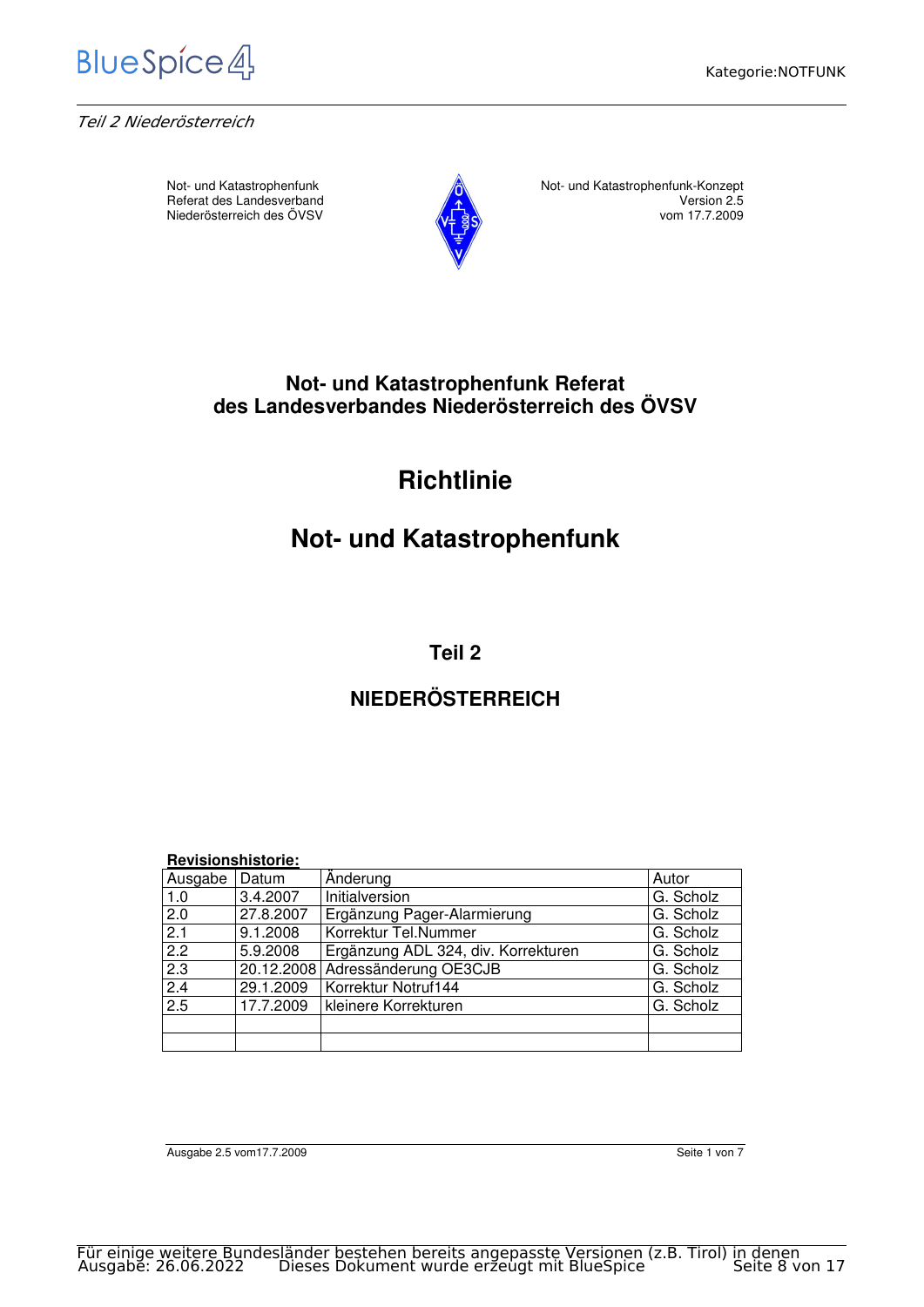Für einige weitere Bundesländer bestehen bereits angepasste Versionen (z.B. Tirol) in denen länderspezifische Besonderheiten (z.B. Ansprechpartner, Adressen, technische Ausstattung usw.) eingearbeitet wurden. Bei Bedarf werden diese Richtlinien ergänzt oder überarbeitet!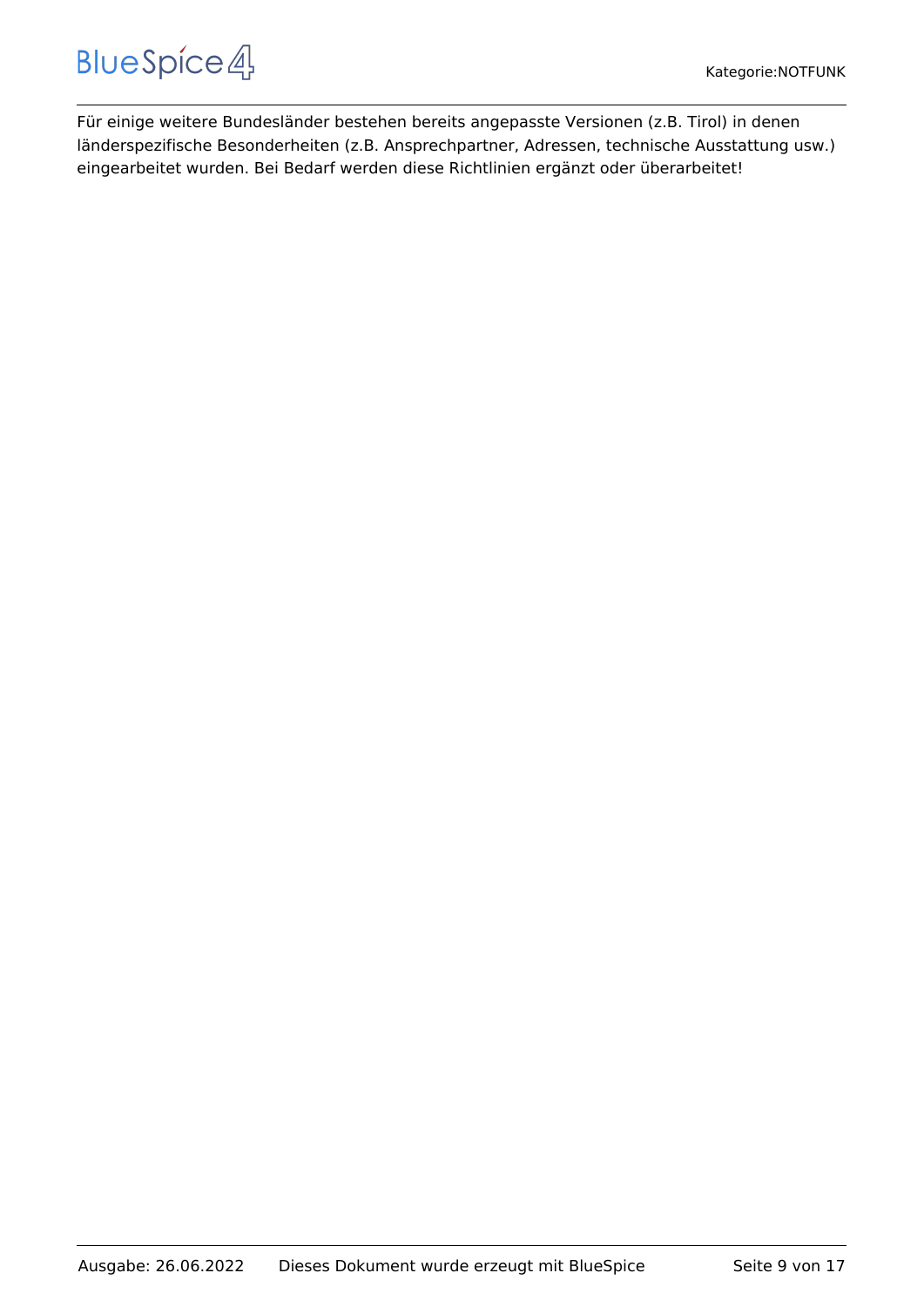*IARU Notfunk Prozedur (Deutsch)*



# **IARU**

# **INTERNATIONALE NOTFUNK PROZEDUR FÜR KURZWELLE**

**Wie von allen 3 Regionen angenommen**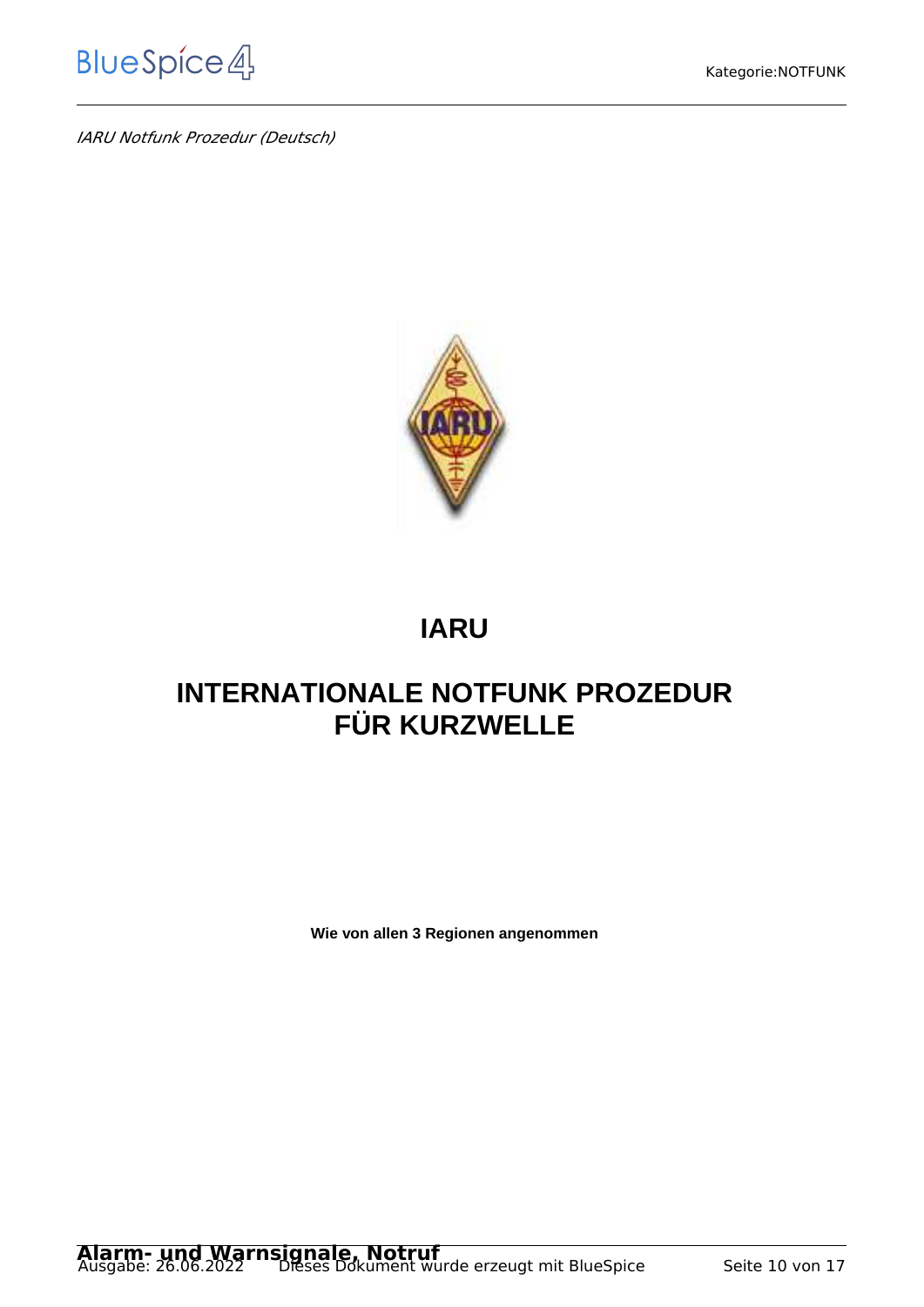# <span id="page-10-0"></span>**Alarm- und Warnsignale, Notruf**

 $\overline{0}$ 

| OÖ Zivil-<br>732.652436 | <b>Euronotruf Feuerwehr</b><br>Polizei<br>schutzverband<br>112<br>$122$<br>133                                                       | <b>Rettung</b> |
|-------------------------|--------------------------------------------------------------------------------------------------------------------------------------|----------------|
|                         | <b>WARN- UND ALARMSIGNALE</b>                                                                                                        |                |
|                         | Feuerwehreinsatz<br>15 sec<br>15 sec<br>15 sec<br>7 sec<br>sec                                                                       |                |
|                         | Katastrophen (Zivilschutzfall)<br>3 Minuten<br><b>Warnung</b><br>Herannahende Gefahr, Aufforderung zum<br>Einschalten des Rundfunks. |                |
|                         | 1 Minute<br>Alarm<br>Unmittelbare Gefahr, Aufsuchen schutz-<br>bietender Räumlichkeiten.                                             |                |
|                         | 1 Minute<br>Entwarnung<br>Ende der akuten Gefahr.                                                                                    |                |
|                         | Sirenenprobe<br>15 sec<br>Jeden Samstag um 12.00 Uhr.                                                                                |                |

#### **DER NOTRUF** [\[4\]](http://de.wikipedia.org/wiki/Notruf#Die_Notrufnummern)

#### <span id="page-10-1"></span>**Frequenzen**

Für die weltweite 'Kompatibilität' wurden von der IARU-Konferenz Frequenzen beschlossen, die von allen Regionen benutzt werden können. Sprechfunkbetrieb findet auf der Kurzwelle nicht auf einer Frequenz (Kanal) statt, sondern rund um die 'Center of Activity'-Frequenzen (CoA). Im Regelfall bewegt man sich +/-5kHz um CoA - je nach Belegung und/oder Störungen.

Selbstverständlich kann jede passende Frequenz im Bedarfsfall zur Katfunkfrequenz ernannt werden.

Auflistung der Notfunkfrequenzen > [Notfunk Frequenzen](https://wiki.oevsv.at/wiki/Notfunk_Frequenzen)

#### <span id="page-10-2"></span>**Betriebsarten**

Im Katfunk kommt in der ersten Phase einer Katlage die Verbindungsaufnahme meist per **Sprache** zu stande. In weiterer Folge ist die Übermittlung von schriftlichen und bildlichen Informationen per **Email** via Kurzwelle/Ultrakurzwelle[\[5\]](http://wiki.oevsv.at/index.php/Kategorie:WINLINK) ein essentieller Teil einer sicheren und stabilen Krisentelekommunikation.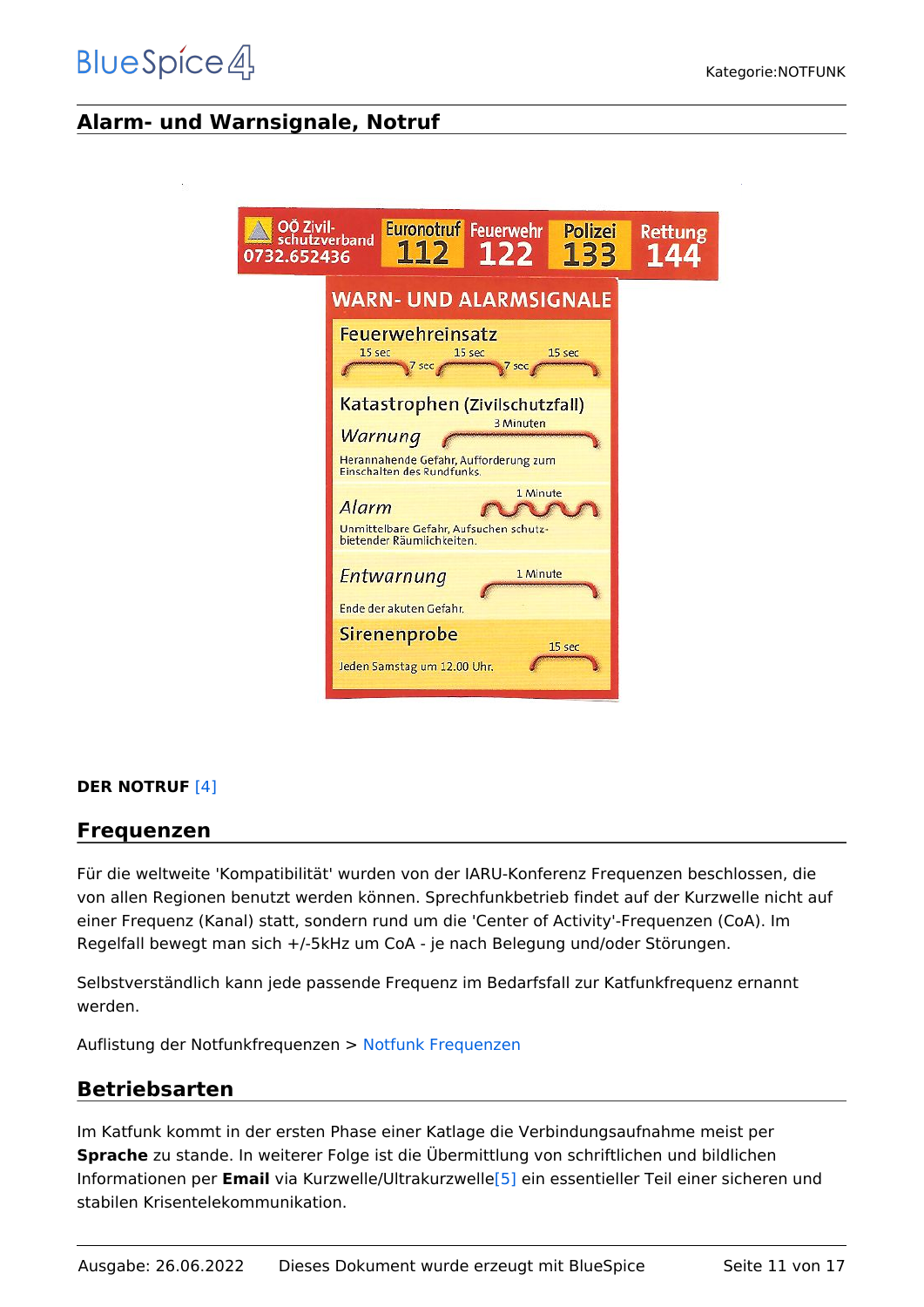Andere Betriebsarten spielen nur am Rande oder bei besonderen Lagen eine Rolle: In den Betriebsarten **CW**[\[6\]](http://wiki.oevsv.at/index.php/Kategorie:Morsen) und **PSK31**[\[7\]](http://wiki.oevsv.at/index.php/PSK31) sind bei Bedarf mit Minimalequipment und geringen Sendeleistungen weltweite Verbindungen möglich. Leider fehlt hier die Möglichkeit der fehlerfreien Informationsübertragung. [SSTV](https://wiki.oevsv.at/wiki/SSTV) oder **ATV** [\[8\]](http://wiki.oevsv.at/index.php/Kategorie:ATV) zur Bildübertragung wird immer mehr ein wichtiges Element in der Führungsunterstützung für Einsatzleitungen, die durch den Amateurfunkdienst unterstützt werden.

# <span id="page-11-0"></span>**Globale Netzwerke**

## <span id="page-11-1"></span>**Winlink**

Winlink 2000 (WL2K) [\[9\]](http://wiki.oevsv.at/index.php/Kategorie:WINLINK) ist ein weltweites "Email via Funk" System welches ausschließlich von lizensierten Funkamateuren auf nicht kommerzieller Basis betrieben wird. Das Winlink-System liefert wertvolle Dienste für die Not- und Krisenkommunikation, nämlich überall dort wo es keinen Internet Zugang (mehr) gibt. Mit Hilfe moderner Computer- und Netzwerktechnik und unter strikter Beachtung der Internet RFC-Empfehlungen ist das Winlink Development Team (WDT) um eine ständige Verbesserung für lokale, regionale und internationale Anwendungen bemüht. Um das WL2K System zu verwenden, müssen Sie eine Amateur-Funklizenz besitzen. Die Nutzung des Systems und aller Software ist kostenlos. [\[10\]](http://www.winlink.org/ClientSoftware) WL2K ist ein Non-Profit-Projekt der Amateur Radio Safety Foundation,Inc. [\[11\]](http://www.arsfi.org/)

WL2K Zugänge in OE:

.

Betriebsart **Pactor** OE3XE[C\[12\]](http://www.winlink.org/RMSHFStatus) - Betriebsart AX.25 Packet Radio OE7XLR-13 und OE3XAR-10[\[13\]](http://www.winlink.org/RMSpacketStatus)

In der Betriebsart **Winmor** sind in EU meist nur 2-4 Stationen aktiv. Es ist jedoch anzunehmen, daß die gegenüber Pactor kostengünstigere Betriebsart (eine Soundkarte, wie bei PSK31 oder RTTY eingesetzt, genügt) eine rasche Verbreitung finden wird. Derzeit (Stand 1.10.2010) sind halbwegs sicher erreichbar: OE5XCL-5 in Wels (Dial 3612 kHz USB) und DA5UHR-5 in Frankfurt (Dial 7048,4 kHz USB), gelegentlich auch PD4U-5 in Apeldoorn (Dial 14109 kHz USB) und LA3F-5 in Sofiemyr (Dial 3596 kHz USB). Aber auch User-zu-User Verbindungen (Peer-to-Peer) sind im Notfunk, wenn keine Email-Vermittlung über Internet verfügbar, möglich. Als Client Software kann derzeit nur **RMS Express** [\[14\]](http://www.winlink.org/ClientSoftware) eingesetzt werden.

Zeitweise sind noch bemannte Stationen QRV, die ein Gateway zum WL2K-Netzwerk in RobustPacketRadio (RPR) zur Verfügung stellen. Zur Zeit sind das Versuche wobei kein 24/7 Betrieb gewährleistet werden kann. Bei Erfolg, könnte die eine oder andere Station als unbemannte Station dauerhaft onair gehen.

# <span id="page-11-2"></span>**Echolink**

Seit Inkrafttreten der neuen Amateurfunkverordnung ist es gestattet, Amateurfunkgeräte mit dem Internet zu verbinden.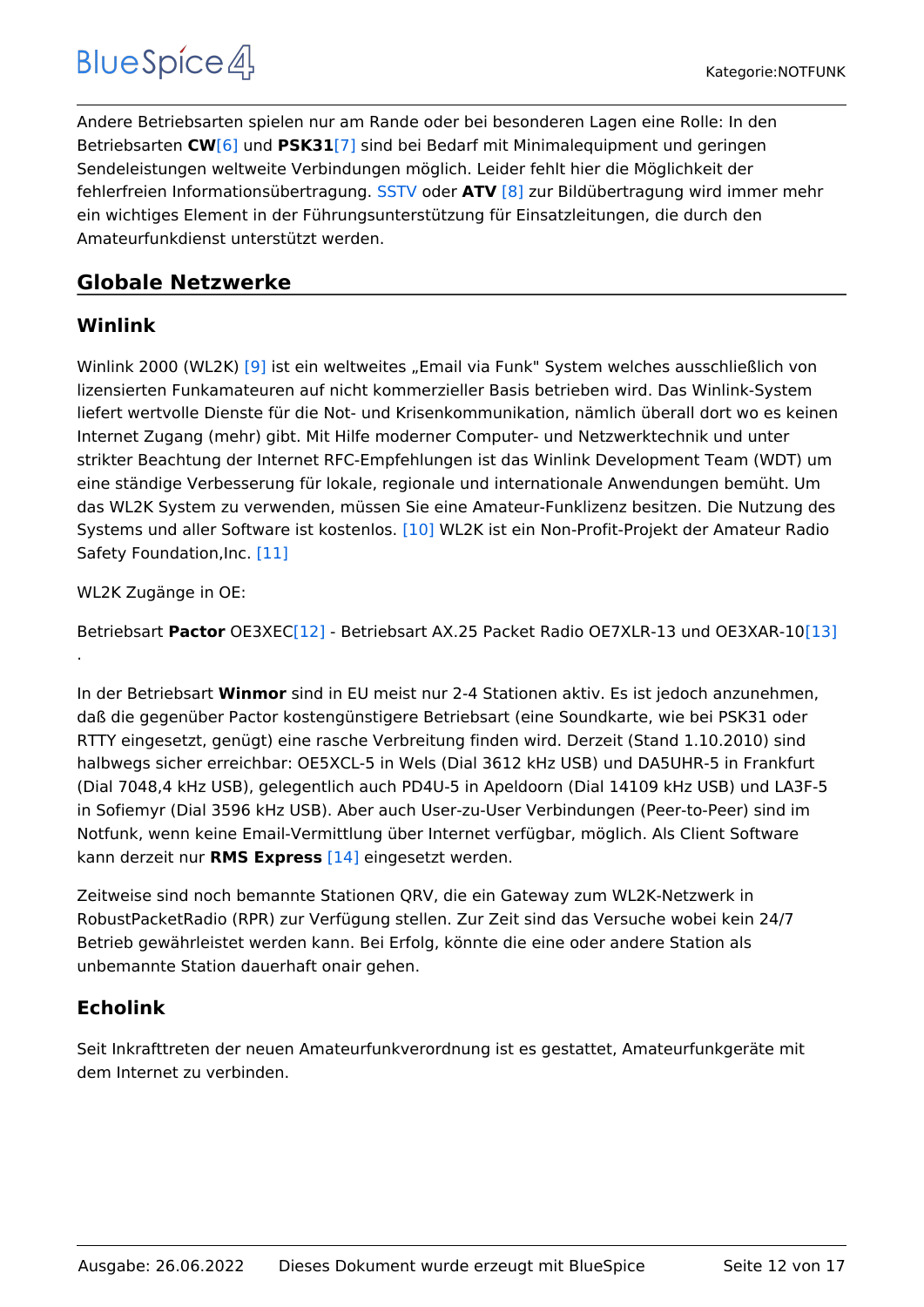EchoLink ist ein Internetprogramm, mithilfe dessen sich lizensierte Funkamateure der ganzen Welt mittels Computer über das Internet miteinander unterhalten können. Wie oben erwähnt, können nun auch Amateurfunkgeräte mit EchoLink verbunden werden. Jeder EchoLink-Station wird beim erstmaligen Einloggen eine sogenannte (nur einmalig vergebene) Node-Nummer zugewiesen (meistens vier- bis sechsstellig). Mittels DTMF-Tönen sind diese Stationen dann bei Betrieb über Funk durch Eingabe der Node-Nummer oder des Rufzeichens erreichbar. Weitere Informationen [\[15\]](http://wiki.oevsv.at/index.php/Kategorie:Echolink) und [\[16\]](http://www.echolink.at)

# <span id="page-12-0"></span>**APRS**

Im Amateurfunk wird APRS (Automatic Packet Reporting System) dazu verwendet, um Informationen und Meßdaten, egal welcher Art, weltweit zu übertragen. Die Verbreitung (Digipeating) der APRS-Daten erfolgt auf der europaweit einheitlichen Frequenz 144.800 MHz im 2m-Amateurfunkband mit 1200 Baud. [\[17\]](http://wiki.oevsv.at/index.php/Kategorie:APRS)

# <span id="page-12-1"></span>**Partnerorganisationen**

Unter Partnerorganisationen sind jene zu verstehen, die entweder die Unterstützung des Amateurfunkdienstes in Anspruch nehmen und/oder selber Funkamateure mit entsprechenden Funktionen beschäftigen.

Beim **Österreichischen Roten Kreuz**[\[18\]](http://www.roteskreuz.at) sind in allen Bundesländern Telekomeinheiten mit lizensierten Funkamateuren integriert, die im Katfall auch auf den Amateurfunkdienst als Rückfallebene zurückgreifen können. Damit ist bei Bedarf die Kommunikation mit externen Funkamateuren sichergestellt.

Die **Landeswarnzentralen (LWZ)** der Landesregierungen (z.B. Tiro[l\[19\]\)](http://www.tirol.gv.at/themen/sicherheit/katziv/lwz/) bzw. in der **Katastrophenleitzentrale** der Gemeinde Wien (KLZ) sind im Katfall für die Krisentelekommunikation innerhalb des jeweiligen Bundeslandes und mit der Bundeswarnzentrale (BW[Z\[20\]\)](http://www.bmi.gv.at/cms/BMI_Zivilschutz/mehr_zum_thema/Bundeswarnzentrale.aspx) beim BMI zuständig. Auch in den LWZ's und der KLZ wird Schritt für Schritt oder ist bereits der Amateurfunkdienst als unterstützendes Führungsmittel integriert.

Das **österreichische Bundesheer** hat schon seit vielen Jahren eine eigene Amateurfunkgruppierung AMR[S\[21\]](http://www.amrs.at) die aus Heeresangehörigen mit Amateurfunklizenz besteht und ebenfalls im Katfall über den Amateurfunkdienst auf die große Anzahl externer Funkamateure weltweit zugreifen kann!

Allen Partnerorganisationen wurden durch die oberste Fernmeldbehörde (OFMB[\[22\]\)](http://www.bmvit.gv.at/telekommunikation/index.html) Rufzeichen (z.B. OEH, OEK, OEY) als sog. Staatsfunkstellen zugewiesen. Diese Staatsfunkstellen betreiben abseits des Amateurfunkdienstes Kurzwellenbetrieb auf eigenen Frequenzen innerhalb Österreichs.

Im Krisenfall sind diese Staatsfunkstellen befugt mit Funkamateuren auf Amateurfunkfrequenzen Funkbetrieb abzuwickeln.

# <span id="page-12-2"></span>**Übungen, Seminare, Weiterbildung, Schulungen usw.**

Funkamateure sind durch die regelmäßige Ausübung ihres Hobbys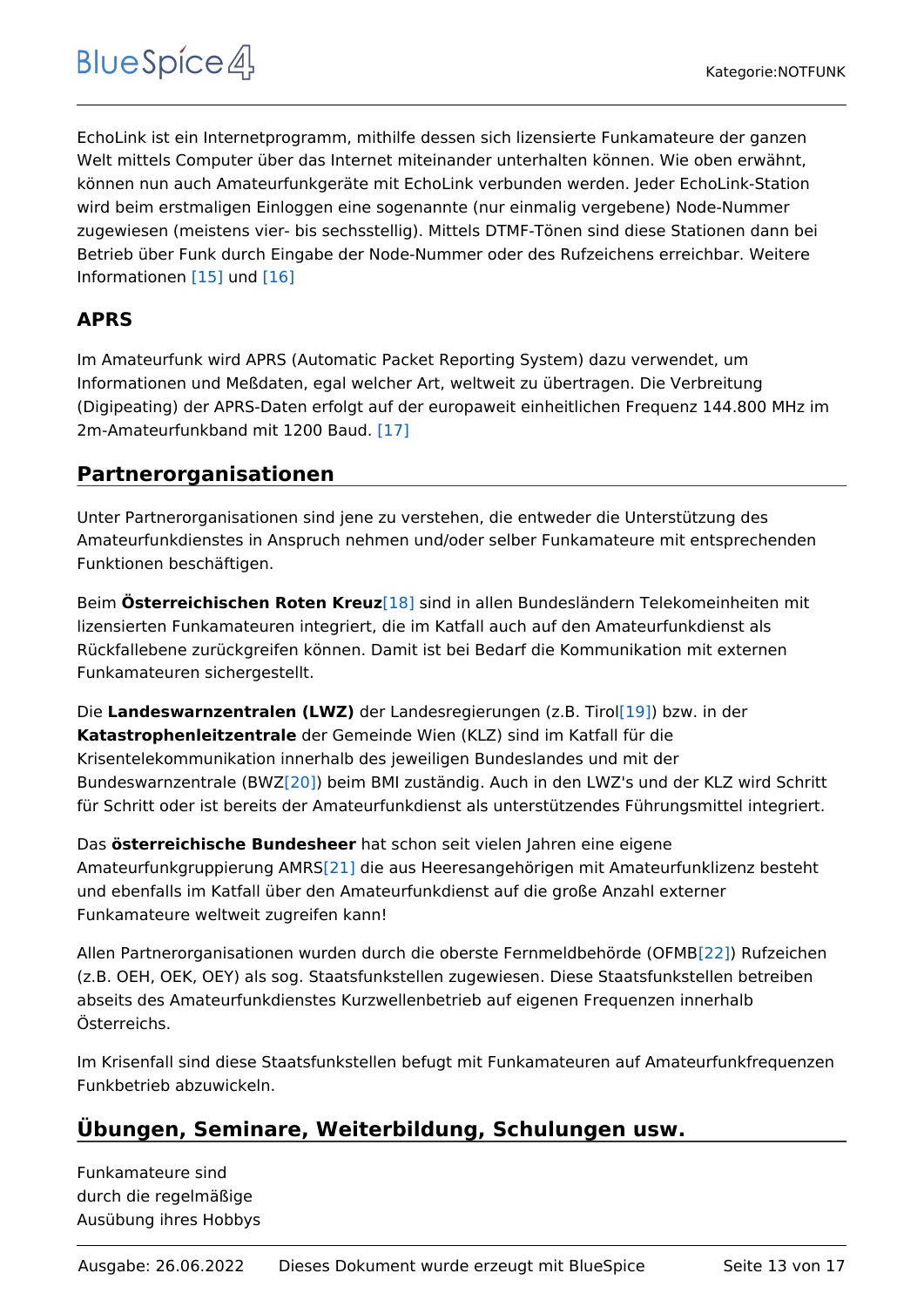in der Bedienung ihrer Ausrüstung bestens geschult. Jedoch erfordert die Abwicklung von Not- und Katfunkbetrieb spezielle Kenntnisse über Abläufe, über die Organisation der BOS [\[23\]](http://de.wikipedia.org/wiki/Funksystem_der_BOS_in_%C3%96sterreich) und deren Notwendigkeiten, sowie auch den Umgang mit Meldungen. Auch der Betrieb der eigenen Ausrüstung weicht oftmals vom Üblichen ab.



Daher ist die Schulung und Weiterbildung der

an der Katastrophentelekommunikation beteiligten Funkamateure ein wichtiger Punkt. Einerseits wird das theoretische Rüstzeug in Seminaren und Workshops vermittelt und andererseits werden diese Kenntnisse in praktischen Übungen erprobt und verbessert.

#### *AOEC:*

Eine - zumindest in Europa - einzigartige Besonderheit stellt der AOEC (**A**ll\_**OE**\_**C**ontest) jeweils am 1. Mai jeden Jahres dar. Dabei ist es den Funkamateuren und den OP's der Staatsfunkstellen erlaubt, miteinander auf Amateurfunkfrequenzen Verbindungen aufzunehmen. Diese Katfunkübung - die zwar als Contest ausgeschrieben ist - soll den 'nicht\_lizensierten' OP's der Staatsfunkstellen die Möglichkeit geben, sich mit den Eigenheiten des Amateurfunkbetriebes vertraut zu machen. Umgekehrt natürlich ebenso!

Mittlerweile sind bei diesen Organisationen ebenfalls zahlreiche Funkamateure im Einsatz, die den Betrieb abwickeln und dann auch für allfällige Realeinsätze zur Verfügung stehen.

Vergleichbar mit dem AOEC ist der sog. 'X-Test' - ein Crossbandtest in den USA, bei dem die Funkamateure auf Amateurfunkfrequenzen senden und auf kommerziellen Frequenzen der Partner hören. Die Partner (z.B. MARS) senden auf deren zugewiesenen Frequenzen und hören auf Amateurfunkfrequenzen. Somit entstehen Crossbandverbindungen, bei denen jeder Beteiligte Sendebetrieb nur entsprechend seiner Lizenz durchführt.

#### *GSET:*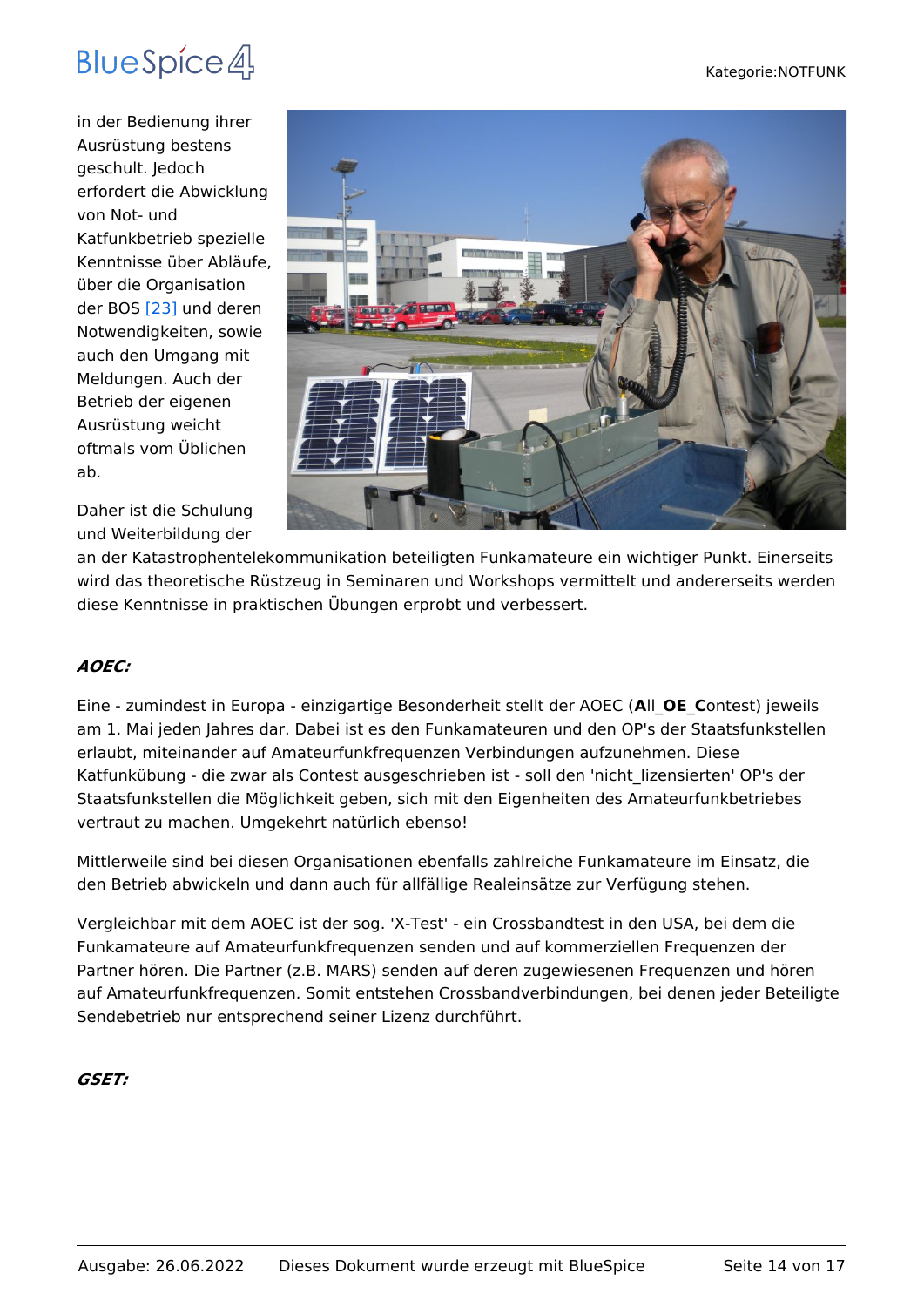GSET heisst '**G**lobal **S**imulated **E**mcomm **T**est' und bedeutet soviel wie globaler simulierter Katfunktest. Im Rahmen dieses von Greg Mossup, G0DUB ins Leben gerufenen Tests verfassen und versenden die teilnehmenden Emcomm Stationen aus allen drei IARU-Regionen standardisierte Meldungen. Die Kette der Weiterleitung von Sprachmeldungen und die Abgabe von digitalen Meldungen endet in einer Emailadresse an der die einlangenen Nachrichten nach Laufzeit und Vollständigleit ausgewertet werden.

Eine der wichtigsten Erkenntnisse der letzten Tests haben gezeigt, dass die Übermittlung von Emails über Kurzwelle über das Winlinknetzwerk die Weiterleitung und Aufnahme von Sprachnachrichten an Sicherheit, Vollständigkeit und Geschwindigkeit bei Weitem übertrifft!

#### *Regionale Übungen:*

In vielen Bundesländern werden sog. Katfielddays abgehalten. Dabei wird über eine Dauer von einigen Stunden bis zu einigen Tagen von Orten ohne Infrastruktur katfunkmässiger Betrieb abgewickelt. Die eingesetzte Ausrüstung wie Stromerzeuger, Solarpanele, speziell gefertigte Katfunkkoffer, einfache Drahtantennen, sowie Laptops und Software werden auf Einsatztauglichkeit getestet.

Dabei wurden schon einige Erkenntnisse gewonnen, die zu Verbesserungen oder Änderungen der eigenen oder fremden Ausrüstung oder Betriebsabwicklung geführt haben.

#### [Notfunk Checkliste](https://wiki.oevsv.at/wiki/Notfunk_Checkliste)

#### *Integrierte Übungen mit BOS:*

Vereinzelt haben bereits regionale Katschutzbehörden wie z.B. die Bezirkshauptmannschaft Gmünd oder einige Gemeinden den Amateurfunkdienst bei sog. Stabsrahmenübungen in die Kommunikationsabläufe integriert. Das erhöhnt natürlich das Vertrauen in die Verlässlichkeit und in die Kompetenz der Funkamateure bei den Teilnehmern.

#### *Seminare:*

Seminare und Workshops vermitteln vertiefende Kenntnisse in Spezialbereichen. Beispielsweise wird die Theorie, der Aufbau und Betrieb von einfachen Drahtantennen in Katlagen erarbeitet.

Auch die im Katfunk eingesetzten Verfahren der Nachrichtenübermittlung über Pactor oder Packet Radio mit evt. Weiterleitung über das Winlinknetzwerk wird bei solchen Veranstaltungen den interessierten Katfunkern in Theorie und Praxis näher gebracht.

#### *Präsentationen:*

Die Veranstalter von Sicherheitstagen (österreichweit), Tag der offenen Türen (z.B. Bundesheer), Messen (z.B. Rettermesse Wels), Leistungsschauen (z.B. Rotes Kreuz) bieten dem Amateurfunkdienst eine Plattform, seine Möglichkeiten in der Krisentelekommunikation einem breiteren Publikum zu präsentieren. Hier werden die Emcomm-Ausrüstungen in Betrieb genommen und die damit möglichen Varianten der Verbindungsaufnahmen demonstriert.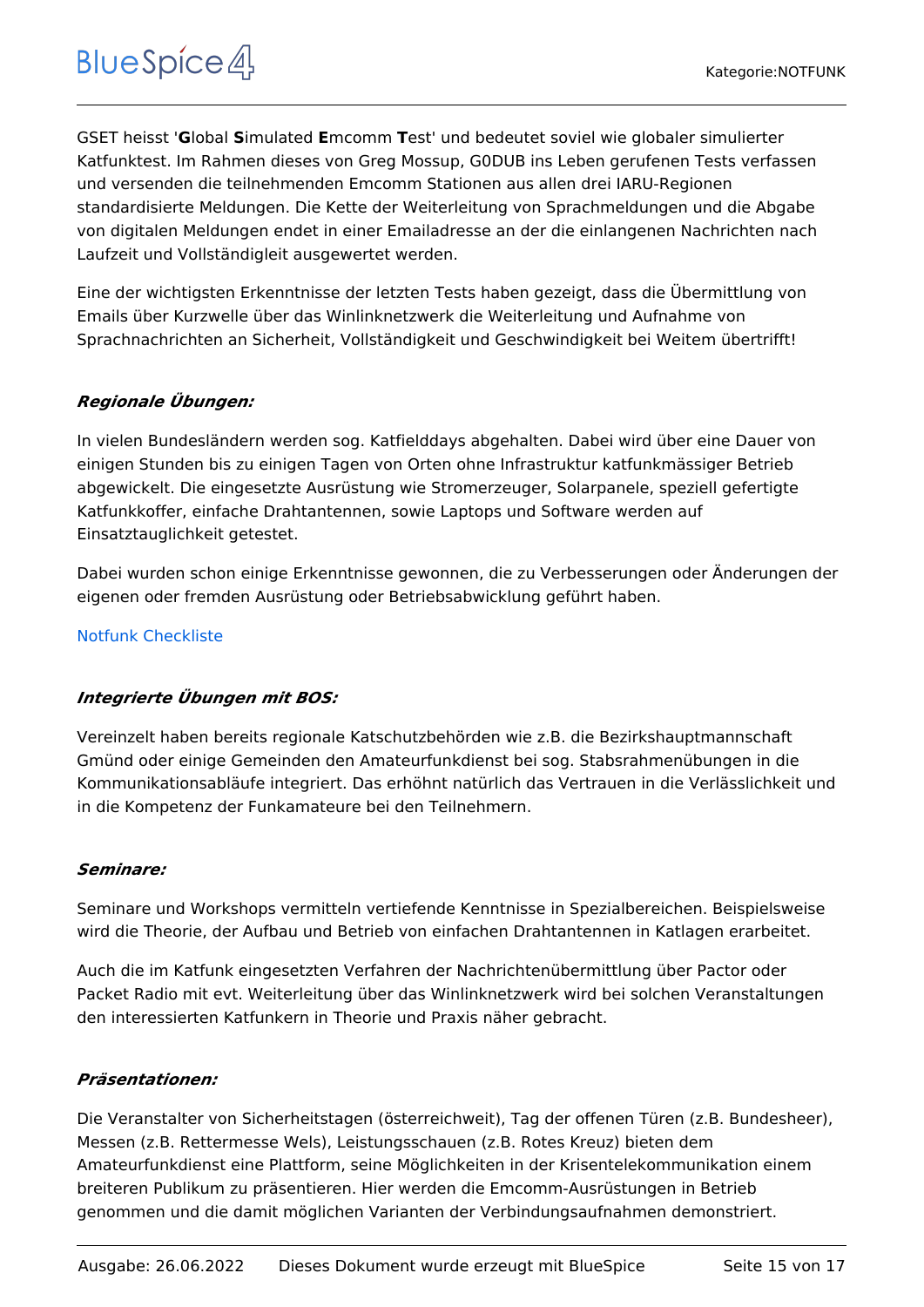# <span id="page-15-0"></span>**Ansprechpartner in den Landesverbänden**

Grundsätzlich sind die Ansprechpartner in den Landesverbänden unter der Adresse 'notfunk. oex@oevsv.at' zu erreichen!

Das 'oex' steht für den jeweiligen LV, z.B. OE1

## <span id="page-15-1"></span>**Notfunkrunde**

jeden ersten Mittwoch im Monat 19:45 Uhr Lokalzeit auf 3.643 KHz (+/- QRM)

# <span id="page-15-2"></span>**IARU und Notfunk in anderen Ländern**

- Amateur Radio Emergency Communications International [\[24\]](http://en.wikipedia.org/wiki/Amateur_radio_emergency_communications)
- **IARU-Region 1 Emergency Communication [\[25\]](http://www.iaru-r1.org/index.php?option=com_content&view=category&layout=blog&id=48&Itemid=99)**
- **•** Deutschland DARC Notfunk-Referat [\[26\]](http://www.darc.de/referate/notfunk/)
- Schweiz IG Notfunk [\[27\]](http://www.notfunk.ch)
- Holland DARES [\[28\]](http://www.dares.nl/index.php?option=com_content&view=category&layout=blog&id=61&Itemid=111) & [\[29\]](http://www.pd4u.nl/EMCOMM.php)
- ARRL Emergency Radio [\[30\]](http://www.emergency-radio.org/)  Amateur Radio Today Youtube Video [\[31\]](http://www.youtube.com/watch?v=5Z9136_Nhh4)
- England RAYNET [\[32\]](http://www.raynet-uk.net/)
- **IRESC International Radio Emergency Support Coalition [\[33\]](http://www.iresc.org/)**
- Italien RNRE [\[34\]](http://www.rnre.eu)
- Frankreich F.N.R.A.S.E.C. [\[35\]](http://www.fnrasec.org)
- Australien WICEN [\[36\]](http://www.wicen.org.au)
- Vereinigte Staaten von Amerika ARES [\[37\]](http://www.ares.org)

### <span id="page-15-3"></span>**Links**

Amateurfunkstationen in Österreich [\[38\]](http://www.bmvit.gv.at/telekommunikation/funk/funkdienste/downloads/rfzliste.pdf)

Unwetterwarnungen für Österreich - Skywarn [\[39\]](http://www.skywarn.at/)

Unwetterwarnungen für Österreich - Unwetterzentrale [\[40\]](http://www.uwz.at)

Alarm-Pagernetz in Ost-Österreich [\[41\]](http://www.pagernetz.at/wb/)

### <span id="page-15-4"></span>**Kontakt**

Not- und Katfunkreferat im DV: Michael Maringer, OE1MMU oe1mmu@oevsv.at

### Seiten in der Kategorie "NOTFUNK"

Folgende 12 Seiten sind in dieser Kategorie, von 12 insgesamt.

#### **L**

[Lawinenunglück in Galtür](https://wiki.oevsv.at/wiki/Lawinenungl%C3%BCck_in_Galt%C3%BCr)

#### **N**

[Notfunk Checkliste](https://wiki.oevsv.at/wiki/Notfunk_Checkliste)